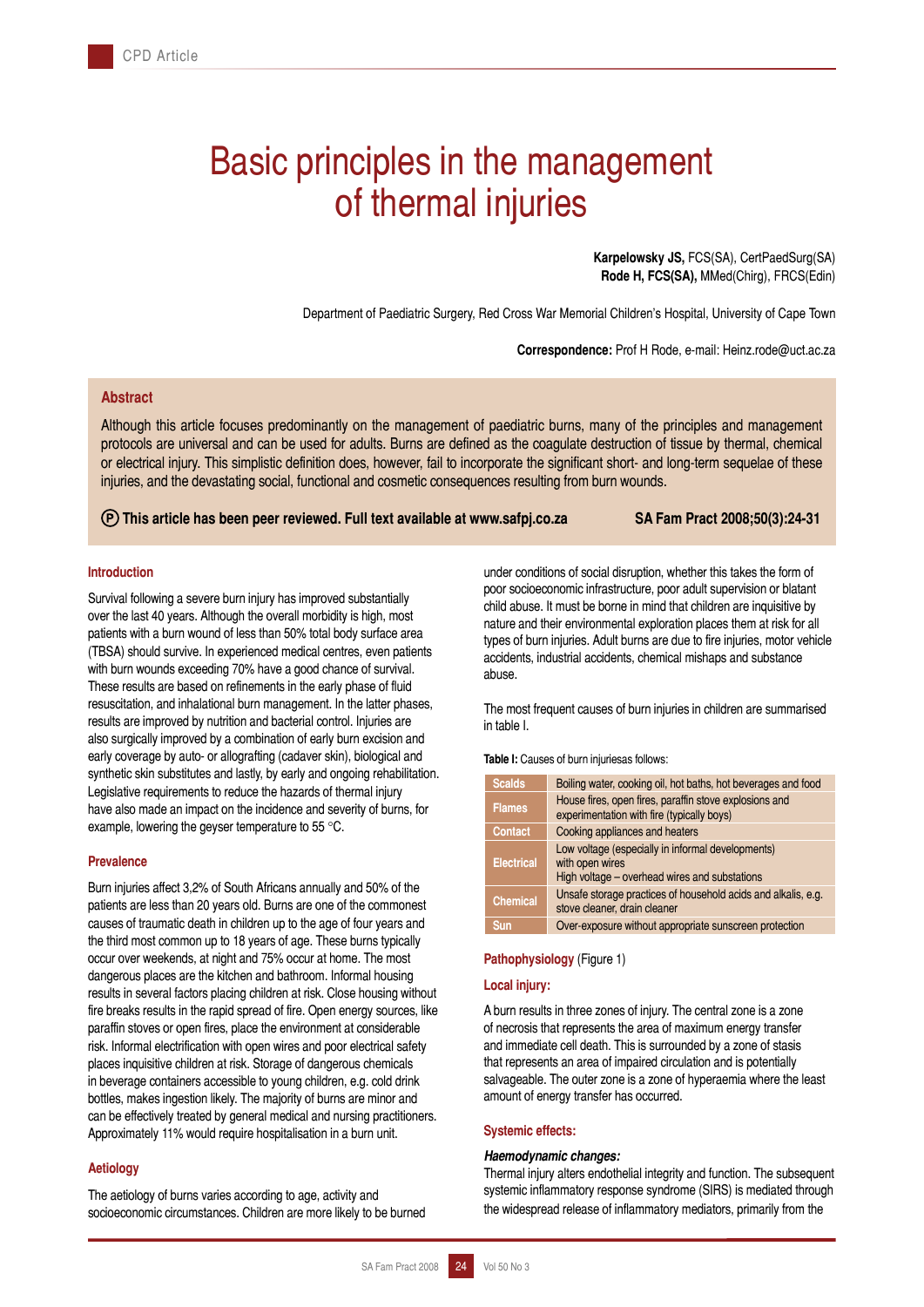#### **Figure 1:** Jackson's burn model



zone of hyperaemia. This results in obligatory isotonic fluid loss from the intravascular spaces into the burnt area. The capillary changes occur very rapidly and are maximal within the first 3–12 hours following small burns and up to 24–48 hours after larger burn injuries. This fluid loss can be as much as 4,4 ml/kg/hr. The fluid loss is not confined to the burnt area, but involves the whole body when the TBSA > 30%. This obligatory sequestration of fluid will lead to the formation of oedema with eventual loss of effective circulating fluid volume. If this loss is extensive, hypovolaemia and shock will develop. It remains a common cause of death.

#### *Susceptibility to infection:*

The burnt patient is prone to microorganism invasion because of impaired local defense mechanisms (loss of outer skin barrier, presence of dead tissue and impaired local blood flow) and impaired systemic immune defenses due to a decrease in phagocyte and lymphocyte function, compounded by impaired humoral and cellmediated immunity. These factors together with an exposure to a high-risk environment for nosocomial infection and recurrent invasive procedures result in sepsis being the leading cause for delayed mortality among burn victims. Gram-positive organism infections predominate during the first week. Gram-negative and other organisms usually appear after five to seven days. Seventy per cent of the wounds harbour organisms from an exogenous source and 30% are from an endogenous source from the gastrointestinal, upper respiratory and from the genitourinary tract. The common organisms encountered are as follows: *Staphylococcus aureus*, *Pseudomonas aeruginosa*, Beta-haemolytic *Streptococcus*, *Acinetobacter baumannii*, Mixed Gram-negative flora, *Enterococcus* and *Candida albicans*. Unfortunately many of them have become resistant to topical antiseptics.

## *Hypermetabolic response***:**

Although the thermal insult occurs immediately, the systemic response to inflammatory mediators reaches a peak five to six days after the injury. Increased metabolic rates are often encountered in burns and may be as high as 50 to 100% above normal in major burns. This response is characterised by gluconeogenesis, severe protein catabolism, lipolysis and fat redistribution. Essential protein sources can be exhausted within three to five weeks, making nutritional supplementation essential either enterally or parenterally. Meticulous pain and infection control and an ambient temperature of 28 to 32 °C are all required to minimise metabolic expenditure.

# *Renal failure***:**

Several aspects may alter renal function, namely a low perfusion state due to under or delayed resuscitation, or alternatively, electrical or extensive burns may cause haemolysis, rhabdomyolysis with haemoglobinuria, myoglobinuria and renal failure.

## *The gastrointestinal tract***:**

The bowel is very susceptible to injury during the periods of hypovolaemia and lack of enteral feeding. More than 60% of patients may have evidence of bowel ischaemic injury at autopsy. Release of stress hormones induces mesenteric vasoconstriction and leads to decreased gut immune function and gut mucosal integrity, predisposing the patient to bacterial and endotoxin translocation of endogenous flora into the systemic circulation. This process can be ameliorated by early aggressive enteral feeding and adequate circulatory resuscitation.

## *The musculoskeletal system:*

This system is often overlooked in a severely burnt patient. Two aspects are initially of great importance, namely the compartment syndrome and concomitant skeletal injuries that may be overwhelmed by the magnitude of the burn. The compartment syndrome is either due to a constricting full thickness eschar or alternatively, due to a swollen limb secondary to electrical injury and extensive underlying muscle damage. Signs may be subtle and pre-emptive decompression escharotomies may be required.

#### **Clinical**

All other things being equal, the following two aspects will determine further management and outcomes. An assessment of the burn wound area will determine fluid and metabolic needs and an estimation of the wound depth will determine local and surgical management.

## **Estimation of total burn surface area (TBSA)**

The assessment of the burnt area is critical to the management of the patient and needs to be accurately determined. It is inherent to the successful fluid resuscitation and transfer protocols involved. Traditionally the 'Rule of Nine' is used for all patients older than 10 years (Figure 2). However, due to different body ratios this needs to be changed for a child. The child figure represents an infant up to one year. For every year thereafter the head decreases in relative size by approximately 1% and each leg gains 1⁄2%. Thus adult proportions are gained at about 10 years of age. An alternative method to use is the patient's open hand that represents 1% of the body surface area. Pitfalls to the assessment of the surface area are electrical burns which have a greater area burned than what is evident on the surface.

## **Estimation of burn wound depth**

The evolution in a burn wound is a dynamic process and it may take up to three to four days for the eventual depth to become evident. For clinical purposes there are only two types of burns (Figure 3).

#### *Those that heal spontaneously within two to three weeks:*

These wounds are epidermal burns or superficial partial thickness burns. Characteristically they are painful, weeping, and pink with blisters. They rarely give rise to functional or cosmetic deformities.

#### *Those that will not heal spontaneously:*

These are deep partial thickness or full thickness burns. They have a blotchy red discolouration, are less painful and may have either a weeping or dry surface. They may have small blisters. These wounds would require excision and grafting. They are prone to disfigurement and/or deformities.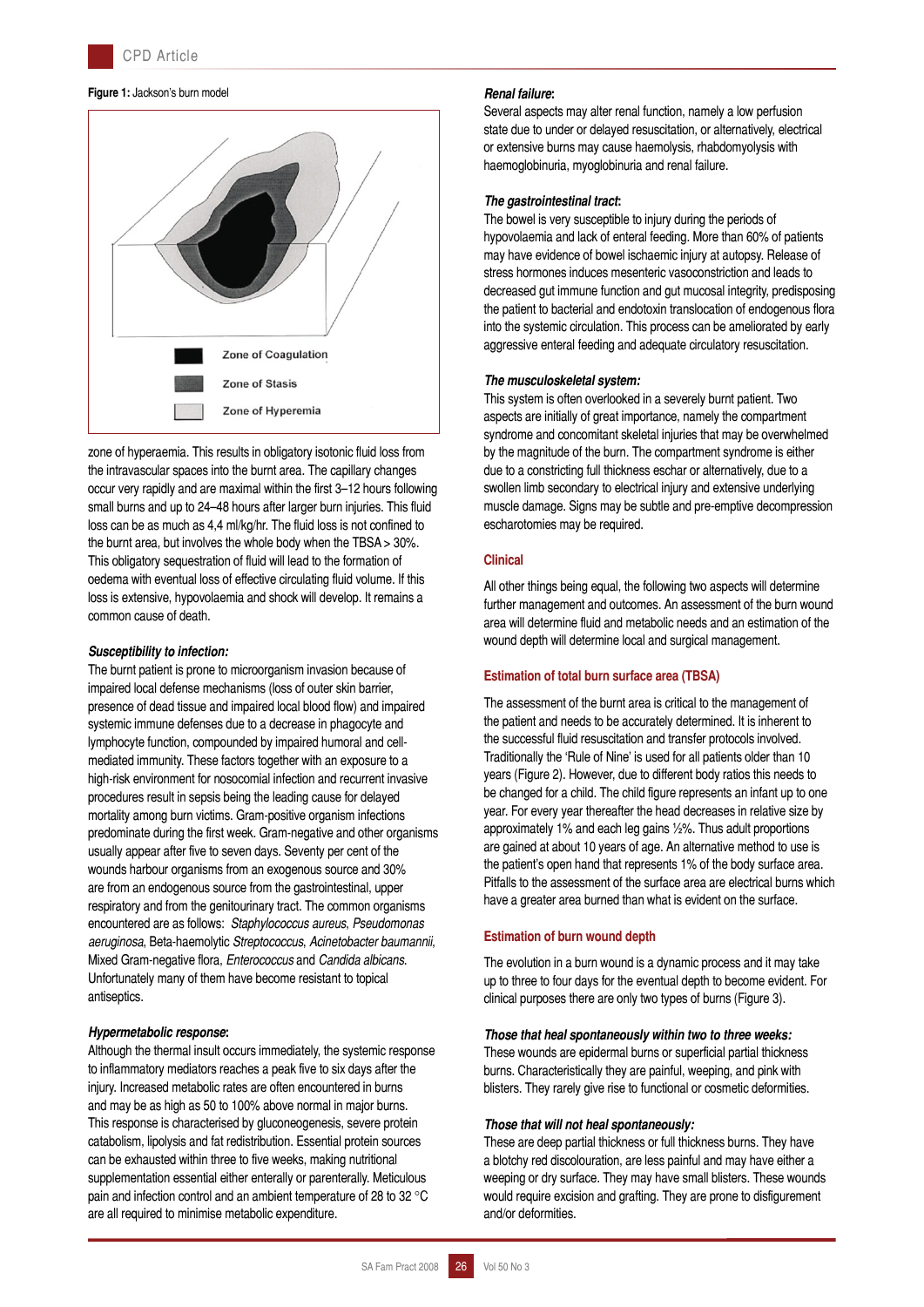#### **Figure 2:** Body surface area distribution



#### **Acute Burn Management**

Definitive management must occur during the first 24 hours. Immediately after first aid has been applied, the principles of primary and secondary surveys should be implemented.

#### **Primary survey**

- **A.** Airway maintenance with cervical spinal control
- **B.** Breathing and ventilation
- **C.** Circulation with haemorrhage control
- **D.** Disability and neurological status
- **E.** Exposure and environmental control
- **F.** Fluid resuscitation proportional to burn size

#### *A. Airway maintenance with cervical spinal control*

 The detection of respiratory insufficiency is paramount during the initial examination as it is a major cause of early mortality. The cervical spine must be protected. Clear the airway by removing foreign material and ensure an open airway. All major burns must receive high flow oxygen for 24 hours.

 The history of flame burns sustained in an enclosed space and loss of consciousness at the scene are good predictors of potential respiratory injury. Clinically the presence of burns on the face, either by flames or hot water, carbonaceous sputum or nasal discharge, a hoarse voice, confusion, stridor and finally, any of the routine signs associated with respiratory distress mandate very careful assessment, and early intervention. Signs of carbon

#### **Figure 3:** Burn depth and skin structure



monoxide intoxication range from nausea and fatigue to confusion, seizures and coma. These patients characteristically look 'cherry red', a sign that is often absent, the pulse oximetery is misleading as carboxyhaemoglobin is mistaken for oxygenated haemoglobin – giving normal oxygen saturation readings. Hundred per cent oxygen should be administered via a non-rebreathing face mask.

#### *B. Breathing and ventilation*

 Expose the chest and ensure that chest expansion is adequate and equal. Exclude associated injuries. Encasing eschars may restrict chest excursions and may necessitate early escharotomies. A respiratory rate of more than 20 per minute is a danger sign.

#### *C. Circulation with haemorrhage control*

 A thorough assessment of the haemodynamic status should be made. Bleeding sites should be stopped with direct pressure. The pulse, capillary refill and blood pressure all need to be assessed (the blood pressure being the last of the indices to fall) on an ongoing basis. Large bore lines must be inserted preferably through unburned tissue, but can be through burn wounds if necessary. Intraosseous needles can also be used in younger patients.

#### *D. Disability and neurological status*

 The level of consciousness should be determined. The patient could either be alert, responsive to vocal stimuli, responsive to painful stimuli or unconscious (AVPU).

#### *E. Exposure and environmental control*

 The aim is to determine the body surface area burnt and the depth of the wound. All the clothes and jewellery should be removed. Children are at risk from developing hypothermia due to the large surface to mass ratio. Concomitant injuries must also be identified and managed.

#### *F. Fluid resuscitation proportional to burn size*

 The patient should be assessed for shock and if present, a crystalloid fluid volume of 20 ml/kg of Ringer's lactate solution should be given immediately. This should be followed up until the shock has been corrected. Fluid therapy thereafter consists of two components, namely ongoing fluid loss replacement and maintenance fluid that in children should contain 5% glucose.

Ongoing fluid requirements need be calculated as follows if > 10% TBSA:

**Resuscitation (Ringer's lactate solution)**

- Day 1: 3 ml x kg x % burn. First half to be given in the eight hours from
- the time of injury and the second half in the subsequent 16 hours.
- Day 2: 2 ml x kg x % burn over 24 hours

## **PLUS**

**Maintenance (paediatric maintenance solution – not half-strength Darrows/Dextrose solution)**

- 100 ml/kg up to 10 kg **plus**
- 50 ml/kg from 10–20 kg **plus**
- 20 ml/kg for each kg over 20 kg

The above is only a guide and is used to maintain urine output at 1 ml/ kg/hr. If urine output is low and perfusion poor, then give a fluid bolus of 10 ml/kg or increase the fluid resuscitation to 150% of the previous hour and reassess.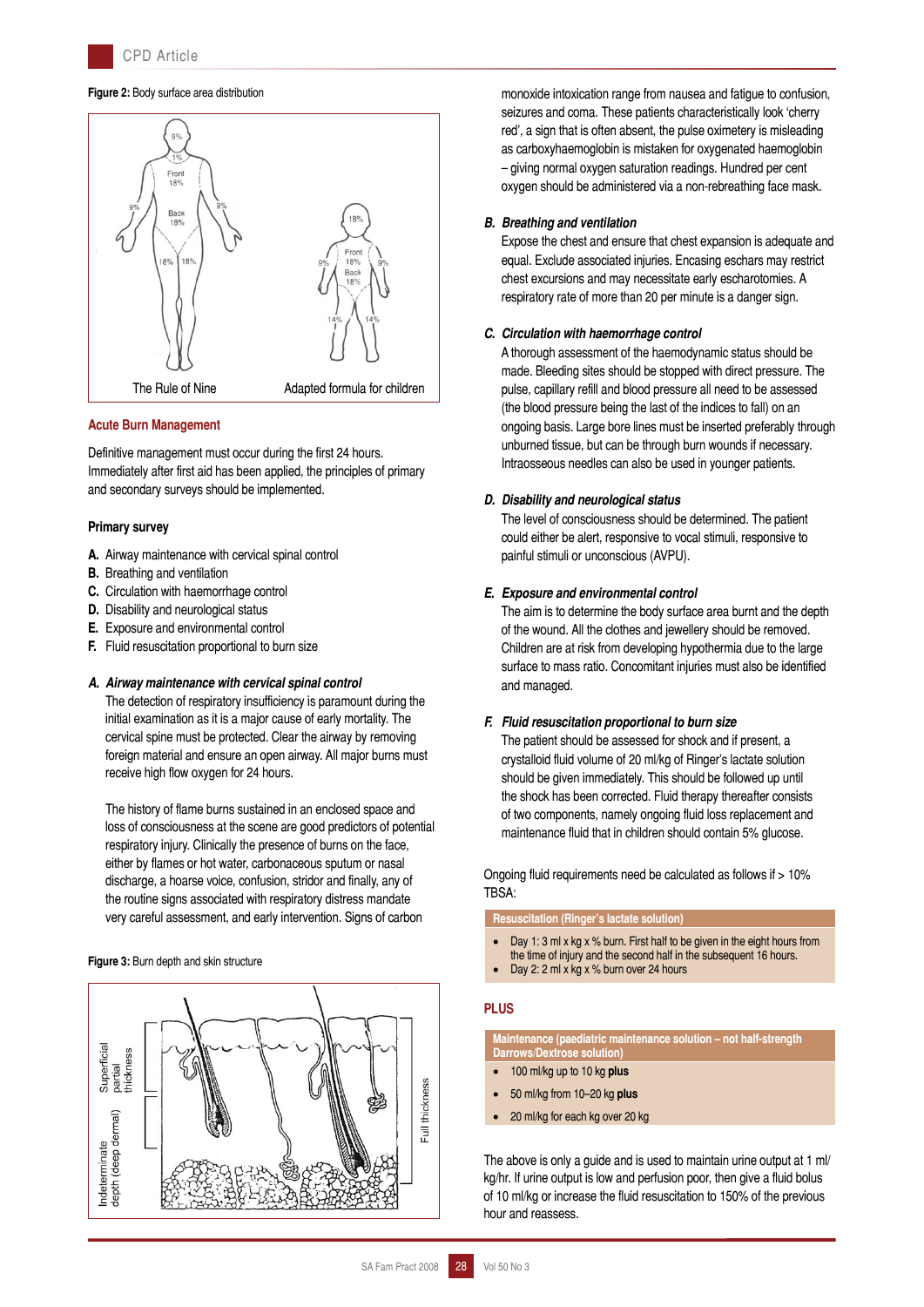## **First aid**

The burning process should be interrupted as soon as possible. Remove smouldering or hot clothing immediately and ensure an open airway. The burn wound should be cooled with running, cold tap water at 16 °C for 20–30 minutes. Ice should not be used as it may deepen the burn. In large burn wounds caution must be taken not to induce hypothermia of the patient. Copious irrigation with water must be used for chemical burns until the pain has disappeared. *Burnshield* (Melaleuca Alternifolia Hydrogel) can be applied de novo or following cooling and the wound can then be dressed with a clean dressing or cling wrap followed by a light crepe bandage to hold the dressings in place. Cooling serves to halt the burning process and prevents the area of coagulation from spreading, thus limiting the size and depth of the burn. It can still be effective up to three hours after the injury.

## **Pain relief**

Burns are exceptionally painful and apart from the humane value of providing analgesia, it serves to diminish the systemic inflammatory reaction, by modulating the sympathetic response and hence cytokine secretion (Table II). It also serves to diminish long-term psychosocial scarring. There are three components to be considered, namely acute, procedural and chronic pain. Pain management is an integral part of the programme and must be initiated from the beginning.

## **Table II:** Analgesics and anxiolytics

| Acute<br>management            | Morphine<br>Tilidine HCI (Valoron <sup>®</sup> )<br>Paracetamol                                                    | 10-40 mcg/kg/hr infusion IVI<br>0,5-1 mg/kg/dose<br>20 mg/kg/dose                                                              |
|--------------------------------|--------------------------------------------------------------------------------------------------------------------|--------------------------------------------------------------------------------------------------------------------------------|
| <b>Sedation</b>                | Trimeprazine (Vallergan <sup>®</sup> )<br>Droperidol (Inapsin <sup>®</sup> )<br>Hydroxyzine (Aterax <sup>®</sup> ) | 2-3 mg/kg/dose (max 100 mg)<br>$0,1-0,2$ mg/kg/dose (max 5 mg)<br>$0.5-1$ mg/kg/day                                            |
| <b>Anxiolysis</b>              | Midazolam Dormicum <sup>®</sup> )                                                                                  | 0,5 mg/kg/dose (max 15 mg)                                                                                                     |
| <b>Changing of</b><br>dressing | Ketamine<br>Codeine<br><b>Brufen</b><br>Paracetamol                                                                | IVI 0,25-0,5 mg/kg/dose<br>IMI 1-2 mg/kg/dose<br>Oral 0,5 mg/kg/dose<br>0,5-1 mg/kg/dose<br>5-6 mg/kg/dose<br>15-20 mg/kg/dose |

## **Secondary survey**

A general history including details of the mechanism of the injury and pre-existing diseases and allergies should be recorded, as well as a repeated examination of the patient from head to toe. If transfer is contemplated, consent and the necessary documentation including medical records, calculated fluids and medications, urine output and vital signs must accompany the patient.

## **Special Investigations**

Investigations are directed toward monitoring the efficacy of resuscitation, and the multiple changes in the haematological, biochemical and bacteriological spheres during the emergent period. Radiology will include the cervical spine and the pelvis. Laboratory investigations include carboxyhaemoglobin levels, acid base status and lactate, all of which will provide evidence of end organ perfusion. A urine examination for concentration, specific gravity and myoglobin will aid the resuscitation process.

## **Transfer Procedures**

Burn patients are usually stable immediately after injury and transfer can be safely undertaken once initial therapy has been instituted, the patient stabilised and a decision made about which facility or hospital the patient should be transferred to.

All escharotomies identified in the secondary survey should ideally be performed prior to transfer. Early consultation for advice and transfer are essential in the management of the burns patient.

Transfer is indicated for the following:

- Patients with burns greater than 5% TBSA
- Burns of special interest face, hands, feet, genitalia, perineum and major joints
- **Electrical burns**
- Chemical burns
- Inhalation injury
- Circumferential burns
- Pre-existing medical conditions
- Associated trauma
- Suspected child abuse
- Any patient that cannot be managed at the referring facility

## **Upon transfer to a burns centre it is important to do the following:**

Clearly document the history and time of the burn, the fluids planned and received and a diagrammatic representation of the burned area. Send consent for repeated excision, grafting, change of dressing and splinting under anaesthetic. Ensure a safe transport method and qualified accompanying personnel to continue resuscitation en route.

## **Dressings**

Small superficial or partial thickness wounds can be treated with a semi-permeable occlusive dressing, e.g. *Omiderm*® and left until healed, or a hydrocolloid dressing, e.g. *Granuflex*® and changed every four days*.* Large or deep burns require antiseptic dressings and definitive surgical management at a burns centre. Options for antiseptic dressings include the following:

- **Silver sulfadiazine** *(Flamazine*®*)*: This antiseptic has an excellent spectrum of activity with low toxicity, and ease of application with minimal pain. It is effective for at least 24 hours. The use of silver sulfadiazine is frequently associated with the development of a 'pseudo-eschar' within two to four days, which can lead to errors in the evaluation of burn depth by the inexperienced observer.
- *Povidone-iodine (Betadine*®): Povidone has a wide antibacterial spectrum and is inactivated by wound exudate. It has a half-life of 12 hours and needs to be applied twice daily.
- *Mupirocin (Bactroban*®*)*: It has excellent broad spectrum antimicrobial activity, predominantly against Gram-positive organisms and Methicillin resistant *Staphylococci* (MRSA). It is insensitive to *Pseudomonas* and can be applied daily.
- *Chlorhexidine* (*Hibitane*®*)*: Chlorhexidine has a broad spectrum anti-microbial action, effective especially against *Pseudomonas* infection. It is often combined with Mupirocin to broaden the antibacterial spectrum. It should be changed daily.
- *Acticoat:* Nanocrystalline silver has made a significant difference to the treatment of burn wounds. It liberates silver (AG°) at a concentration ten times the MIC for more than 150 organisms. It is applied topically and removed every third to fourth day.

# **Definitive Management**

## **Minor burns**

Initial therapy of minor burns should include administration of analgesics and cleaning of the wound. Dead tissue should be debrided and any tar removed with soft paraffin in a water base or mineral oil. Topical antibacterial agents and occlusive dressings or an adhesive polyurethane sheet should be used to dress the wound (*Omiderm*®)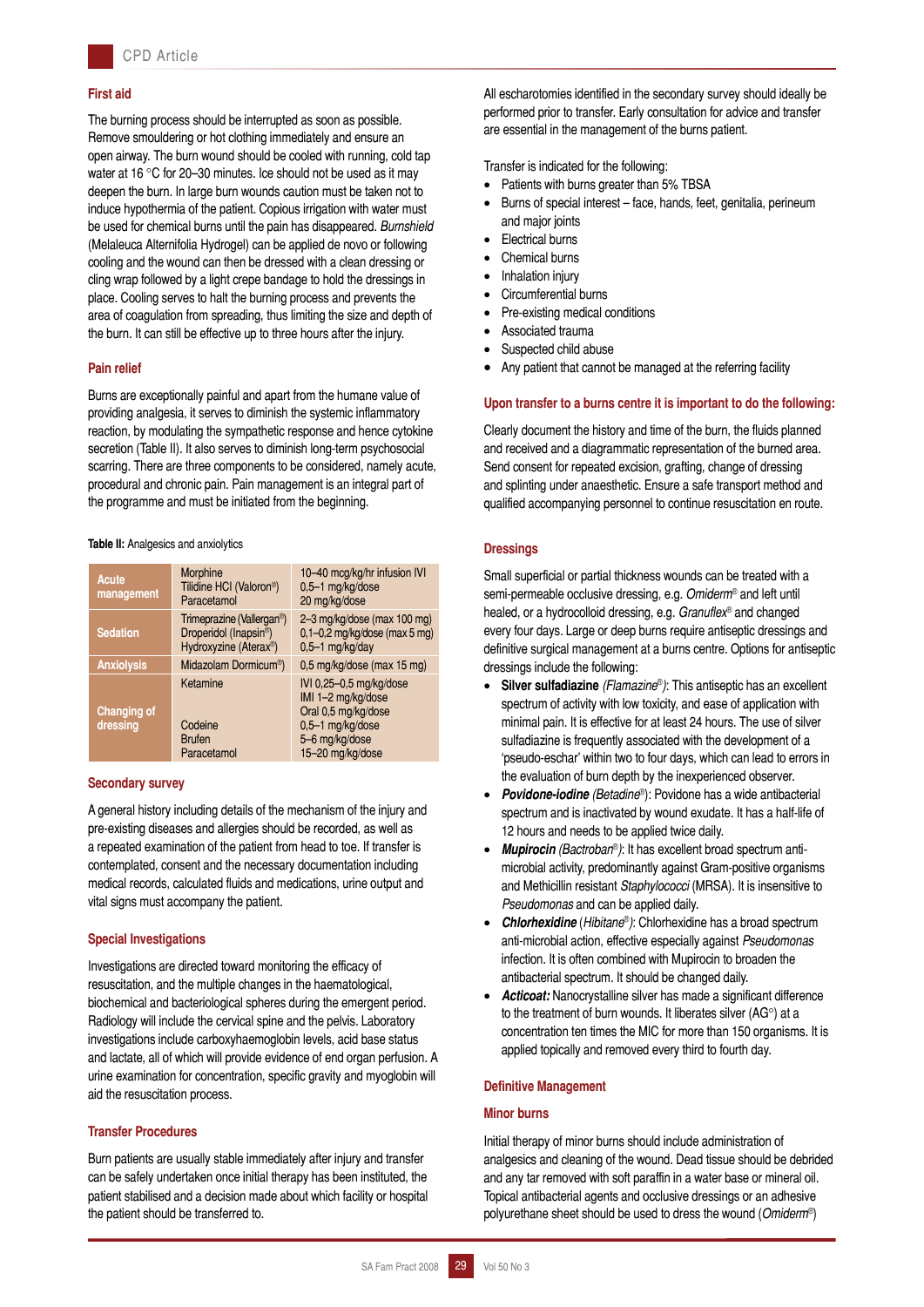and tetanus toxoid should be administered. The patient should be encouraged to move the affected area. Local topical therapy is applied every two to three days until the wound is healed or *Omiderm*® is left undisturbed for seven to ten days or until the wound has healed. Prophylactic antibiotics are usually not required. The wounds should be examined regularly (daily/once a week) as necessary. Wounds that fail to heal within three weeks will need to have a skin graft.

## **Major burns**

Management of major burns is a particularly time and energy intensive process and the requirement of a coherent multidisciplinary team cannot be underestimated. Burns involving the superficial dermis heal within three weeks with little or no hypertrophic scarring. Primary skin grafting will not decrease morbidity or improve the functional outcome. On the other hand, full thickness burns should be excised and grafted. Many burns, however, cannot be easily categorised. The decision to excise and graft is therefore crucial. The principles of burn surgery include the following:

- Burns in the very young and aged are usually not superficial.
- Burn wounds from flames tend to be deeper and of greater severity than hot water (scald) burns.
- Contact burns of the soles and palms usually heal within three weeks.
- Electrical burns must be considered as deep and flash burns as more superficial.
- Superficial and partial thickness thermal injuries treated correctly will heal spontaneously within three weeks, can be clinically identified and are best treated conservatively.
- Hot water (scald) burns in children are best left for two weeks to assess the need for operative intervention, thereby reducing the area for excision by > 50%.
- Surgery is an elective procedure in a stable patient.
- Early excision and grafting should be considered the treatment of choice for all full thickness burns. Inadequate excision leads to skin graft loss. Exceptions might be ears, soles of the feet, genitalia and the face.
- The amount to be excised depends on the status of the patient, the burn size, availability of auto- or allografts or skin substitutes and the volume of blood loss.
- Once the burn wound has been excised, immediate wound closure with autografts, allografts or biological alternatives is required.
- Burns that are not life-threatening in patients with severe concomitant diseases or injuries should only be excised when the patients are stable and the life-threatening processes controlled.
- Surgical excision can safely be done in the presence of inhalational injury.

Beta-haemolytic *Streptococcus* infection, and heavily contaminated untreated wounds are a contraindication to surgical excision and grafting should be delayed until the infection has been eradicated.

## **Theatre Management**

*Vascular access* must be adequate and secure. Large bore cannula access is preferred; a central venous catheter may often be the only available option. Arterial lines are invaluable, and often provide the only continuous monitoring available during surgery on major burns.

*Temperature control* is mandatory, as hypothermia is a significant problem. Preventable measures include an ambient theatre temperature of 28–32 °C, warmed anaesthetic gases and intravenous fluids, the use of overhead radiant heaters, and a plastic-covered warming blanket on the operating table. Exposed areas may be covered with sterile plastic drapes.

*Monitoring is a challenge*. ECG electrodes may be placed on the chest, but it may be necessary to use the hands, feet, forehead, back or any other available dry surface. Surgical staples in the skin with crocodile clips attached are very useful. A urinary catheter is useful but it frequently crosses the field of surgery, and may be temporarily plugged off during the procedure.

## **Surgical guidelines**

The process of excision, grafting and progressive burn wound coverage must follow a predetermined progression. There will, however, need to be flexibility based on the healing process.

The theatre procedure follows a set programme:

- Administer anaesthesia.
- Clean the wound with bland soap and water or detergent.
- Remove any topically applied agents.
- To be able to evaluate the extent of the burn, shave the hair where necessary.
- Dead tissue should be debrided.
- Joint and burn mobilisation by allied therapists.
- The depth and extent of the burn wound will determine the surgical approach.
- Excise and graft as per treatment plan.
- Dress the wound with topical antibacterial agents, occlusive dressings, a non-adhesive polyurethane sheet or temporary skin substitutes where indicated.
- Routine antibiotics are not required.

The amount to be excised at each procedure depends on the stability of the patient, the burn size, availability of auto- and allografts, the volume of blood loss incurred during the procedure and the adequacy of anaesthesia.

## **Surgical management**

Five surgical procedures are utilised, i.e. decompression escharotomies, tangential excision, fascial excision, delayed escharectomy and skin grafting.

#### *Decompression escharotomies*

Decompression escharotomies are emergency procedures done at the time of first assessment of the patient. Oedema accumulates under the rigid burned skin that acts as a tourniquet, thereby obstructing normal circulation. This is part of resuscitation and should be performed as soon as possible to avoid irreversible ischaemic and hypoxic damage of tissue. Releasing decompression must be done where a circumferential deep burn is impeding circulation to more distal parts, especially round the arms, legs, or chest where respiration may be impaired.

The longitudinal decompression incision must traverse the dead tissue as far into the subcutaneous layer as necessary to encounter viable tissue, and must extend from non-viable through to viable tissue. Bleeding may be a problem, especially if the incisions are too deep or performed across major vessels. Vital structures (e.g. nerves, blood vessels) may be damaged if the decompression is incorrectly sited. Transverse incisions in the limbs should not be made. Correct placement of these escharotomies is essential to avoid problems during the reconstructive and rehabilitation phases of treatment. Anaesthesia may not always be necessary for the decompression procedures, but monitor the response to surgery, and provide anaesthesia and analgesia if this becomes necessary.

#### *Tangential or sequential excision*

This entails the sequential excision of thin layers of burnt eschar until